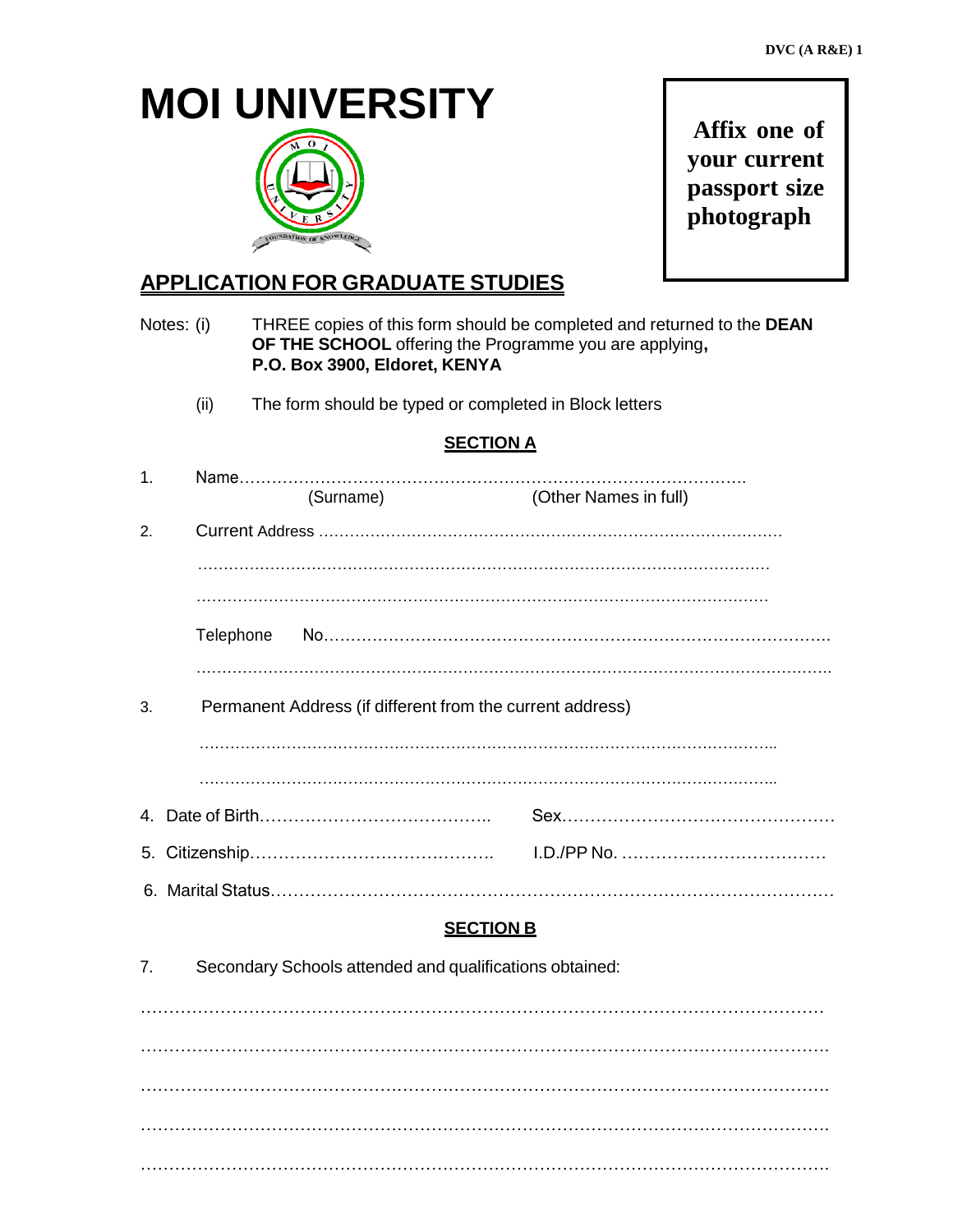8. University education or equivalent qualifications obtained (state the dates you attended university and the degrees you obtained including the classifications). You should attach copies of Certificates and academic transcripts showing the grades obtained in each course.

|    | (a) First degree:<br>(i)                                                                  |                                                    |                                                                                                         |  |  |  |
|----|-------------------------------------------------------------------------------------------|----------------------------------------------------|---------------------------------------------------------------------------------------------------------|--|--|--|
|    | (ii)                                                                                      |                                                    |                                                                                                         |  |  |  |
|    | (iii)                                                                                     | (e.g. Bachelor of Science, Physics, Chemistry etc) |                                                                                                         |  |  |  |
|    | (iv)                                                                                      |                                                    |                                                                                                         |  |  |  |
|    |                                                                                           |                                                    |                                                                                                         |  |  |  |
|    | (b) Other degree/diploma (where applicable)                                               |                                                    |                                                                                                         |  |  |  |
|    |                                                                                           |                                                    |                                                                                                         |  |  |  |
|    |                                                                                           | (c) Research experience (if any)                   | (list of publications, research reports, dissertation, thesis etc). Attach separate sheet if necessary. |  |  |  |
|    | (d) Employment record:<br>Position<br>Place of Employment<br>Date of Employment (from-to) |                                                    |                                                                                                         |  |  |  |
|    |                                                                                           |                                                    |                                                                                                         |  |  |  |
|    |                                                                                           |                                                    |                                                                                                         |  |  |  |
|    |                                                                                           |                                                    |                                                                                                         |  |  |  |
|    |                                                                                           |                                                    | <b>SECTION C</b>                                                                                        |  |  |  |
| 9. | The higher degree applied for:                                                            |                                                    |                                                                                                         |  |  |  |
|    | (i)                                                                                       |                                                    |                                                                                                         |  |  |  |
|    | (ii)                                                                                      |                                                    |                                                                                                         |  |  |  |
|    | (iii)                                                                                     |                                                    |                                                                                                         |  |  |  |
|    | (iv)                                                                                      |                                                    |                                                                                                         |  |  |  |
|    | (v)                                                                                       |                                                    |                                                                                                         |  |  |  |
|    | (vi)                                                                                      |                                                    |                                                                                                         |  |  |  |
|    | (vii)                                                                                     |                                                    |                                                                                                         |  |  |  |
|    | (viii)                                                                                    |                                                    |                                                                                                         |  |  |  |
|    |                                                                                           |                                                    |                                                                                                         |  |  |  |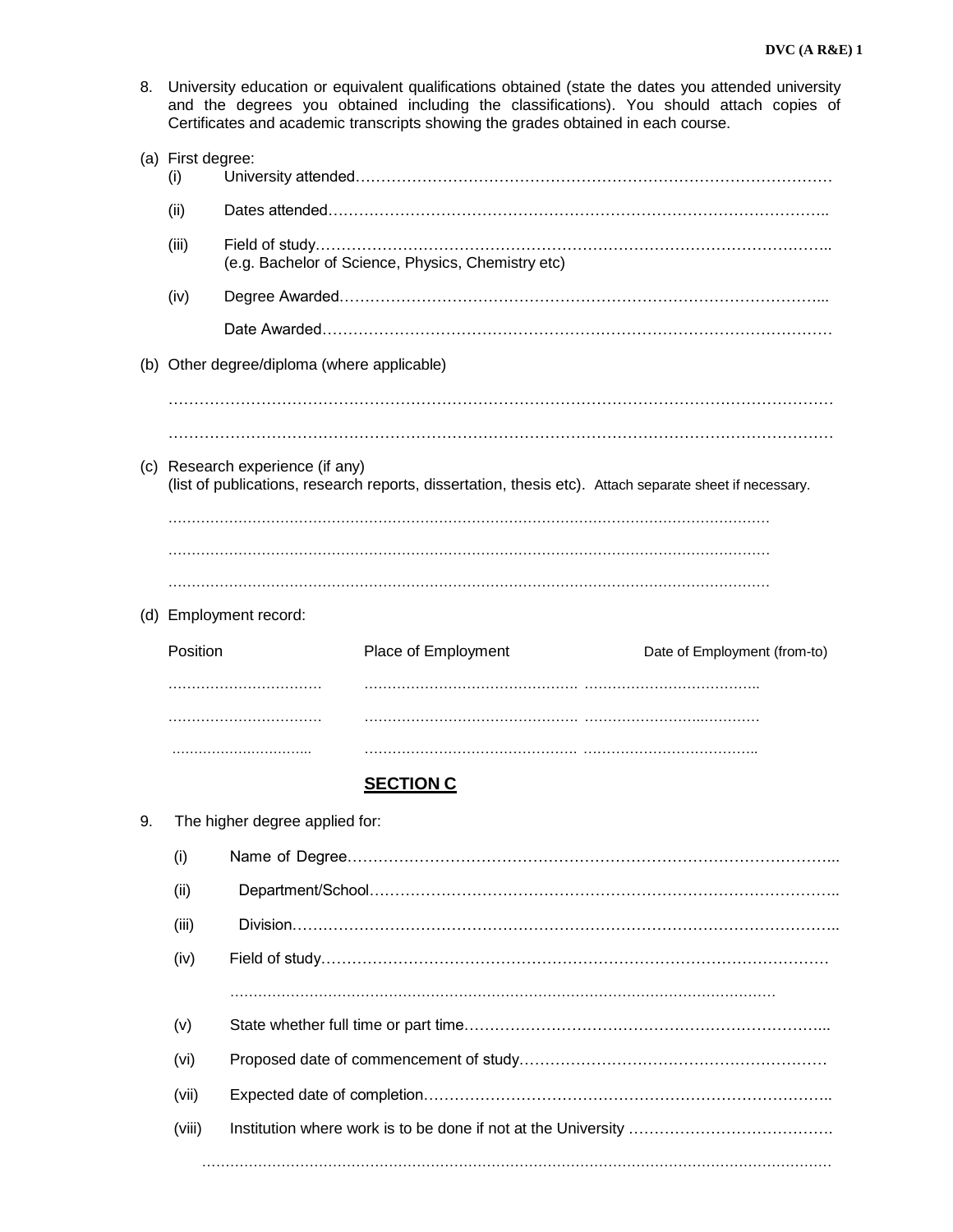10. Indicate how you intend to finance your studies……………………………………………….. ……………………………………………………………………………………………………………….. ……………………………………………………………………………………………………………………………..

11. Name two persons who are prepared to act as referees on your behalf. They should be well placed to report on your potential as a postgraduate student in your chosen field of study and preferably should have been your lecturers in earlier degree courses. They should be requested to fill in the confidential report form (DVC  $(A, R & E)$  2) at the end of this application form and forward it directly to the DVC Academic Research & Extension Office of Moi University.

Signed by the applicant………………………………………...

#### **SECTION D**

#### **TO BE COMPLETED BY THE UNIVERSITY**

(a) (i) RECOMMENDATION OF THE DEPARTMENTAL GRADUATE STUDIES COMMITTEE (Enter below ACCEPT or REJECT as may be applicable)

| (ii)  |                                                                    |
|-------|--------------------------------------------------------------------|
|       |                                                                    |
|       |                                                                    |
| (iii) |                                                                    |
|       |                                                                    |
|       |                                                                    |
|       | Signed by Chairman, Departmental Graduate Studies Committee (DGSC) |
|       |                                                                    |
|       | Chairman, Divisional Committee, SGS                                |

Date………………………………………………...